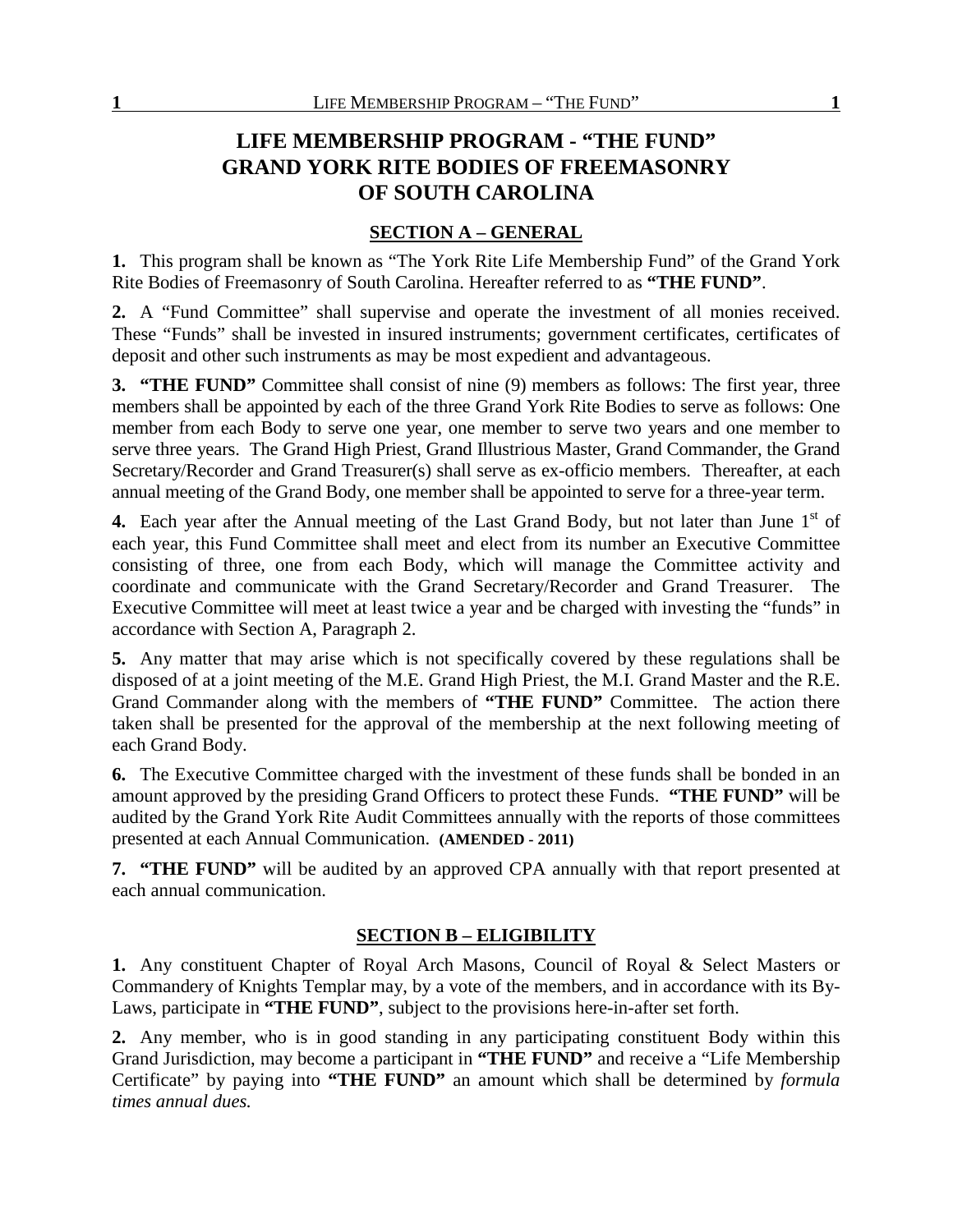**3.** Any Sir Knight who does not have a "Life Membership" in the Knight Templar Eye Foundation may **NOT** participate in the Commandery portion of **"THE FUND"**. This requirement shall apply to any constituent Commandery electing to participate in **"THE FUND"**, who desires to transfer their existing Life Membership Funds into the Grand York Rite Fund.

### **SECTION C – COST**

**1.** The entire cost of the purchase of a Life Membership Certificate will be paid by the participating member in accordance with the formula set forth in Section C-3.

**2.** The formula established shall relate to the amount of annual dues in the members homebody and to that member's age (nearest birthday) at the time of application for participation in **"THE FUND"**.

**3.** The cost of a Life Membership Certificate shall be determined according to the following table:

| AGE          | <b>FACTOR</b> |
|--------------|---------------|
|              |               |
|              |               |
|              |               |
|              |               |
|              |               |
|              |               |
|              |               |
|              |               |
|              |               |
| $65 + \dots$ |               |

The Constituent Body may add to the above sum an amount to make equal one Unit (or share) of twenty-five dollars, where factored amount is between a multiple of twenty-five; OR they may elect to take this sum from their treasury.

**4.** Upon receipt of the application for Life Membership by an individual member and payment of the proper amount, the Secretary/Recorder shall transmit to **"THE FUND"** Committee Chairman the name of the applicant, date of birth and funds received. **"THE FUND"** Committee Chairman shall deposit the funds received in **"THE FUND"** Account. **"THE FUND"** Committee Chairman shall issue the Certificate, which shall become effective on January  $1<sup>st</sup>$  of the following year.

#### **SECTION D – ADMINISTRATION**

**1.** The administration of **"THE FUND"** shall be vested in the Life Membership Committee and under the jurisdiction of the M.E. Grand High Priest, the M.I. Grand Master and the R.E. Grand Commander. No Constituent Body shall exercise any control over the funds generated by sales of Life Memberships.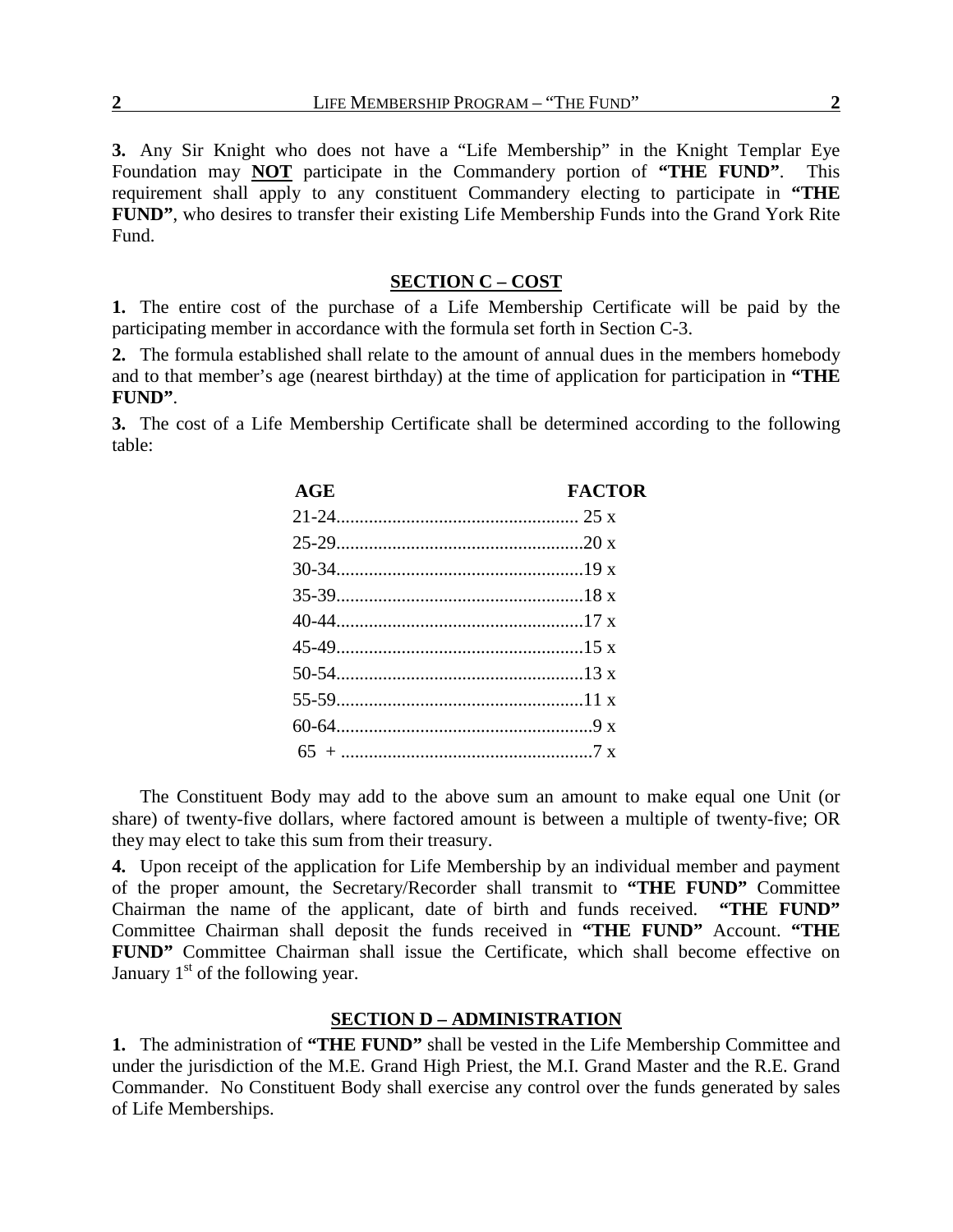**2.** Payments in to **"THE FUND"** by the Constituent Bodies shall be in increments of \$25.00, which shall constitute one (1) "unit or share." The investment earnings shall be remitted to the individual Bodies based upon the number of units held by each Body. The Constituent Body shall then be responsible to pay to the Grand Body all dues and assessments of the Grand Body for its members holding Life Membership Certificates. A report of **"THE FUND"** activity shall be made by the Committee at least annually to each Grand Body and each Constituent Body to its membership at its annual meeting.

**3.** Disposal of monies from **"THE FUND"** shall not be made in any other manner except as hereafter presented.

**4. "THE FUND"** Committee shall be responsible for keeping the records of each individual participating member, the investment of funds and the remittance to each participating Constituent Body, the pro-rata amount of income. The committee shall present a report at each annual meeting of the grand Body and at such other times as may be deemed necessary. Said report shall disclose the number of participants, the amount of invested funds and the distribution of total income to each participating Constituent Body.

**5.** On or before February 1<sup>st</sup> of each year all income from investments shall be returned to the participating Constituent Bodies according to their percent of the total amount invested in "THE FUND". An amount not to exceed two (2) percent of interest received MAY be retained by the Committee for administration, supplies, postage, etc.

**6.** Upon the holder of a Life Membership Certificate transferring to another Constituent Body within the jurisdiction, "THE FUND" Committee Chairman shall upon notice thereof, transfer on the books of **"THE FUND"** the fees received for such Life Membership, regardless of by whom the cost of said Life Membership was paid, to the credit of the Constituent Body to whom the transfer was made. Provided that, if the dues of the affiliated Body are greater than the amount of payment from **"THE FUND"**, the member may pay the difference annually or, he may pay an additional amount into **"THE FUND"** according to the current formula and thus receive a Life Membership Certificate in the affiliated participating Body.

**7.** Upon the holder of the Life Membership Certificate demitting from this Grand Jurisdiction to any other and taking a demit from his Body, then the fee for such membership shall remain to the credit of such Body in the future, or upon the death of said member the same shall hold true. No funds shall be transferred to another Grand Jurisdiction. If a Life Member shall demit and then return to this jurisdiction, he shall regain his former paid up status subject to the provisions of Section D, Paragraph 6.

**8.** Any Constituent Body may, by vote, purchase from its funds a Life Membership Certificate for a member thereof, paying the fee as provided in the formula.

**9.** When two or more Constituent Bodies consolidate, all monies in **"THE FUND"** shall be transferred to the credit of the surviving or consolidated Body.

**10.** Upon the dissolution of any Constituent Body, holders of Life Membership Certificates shall have membership transferred as provided in subdivision 6 of this section. The interest accruing from **"THE FUND"** remaining to the credit of the dissolved Body shall at the end of the year be added to the principal of **"THE FUND"**.

**11.** Constituent Bodies presently having a Life Membership Program may elect to join this program. However, no new Life Membership Programs shall begin.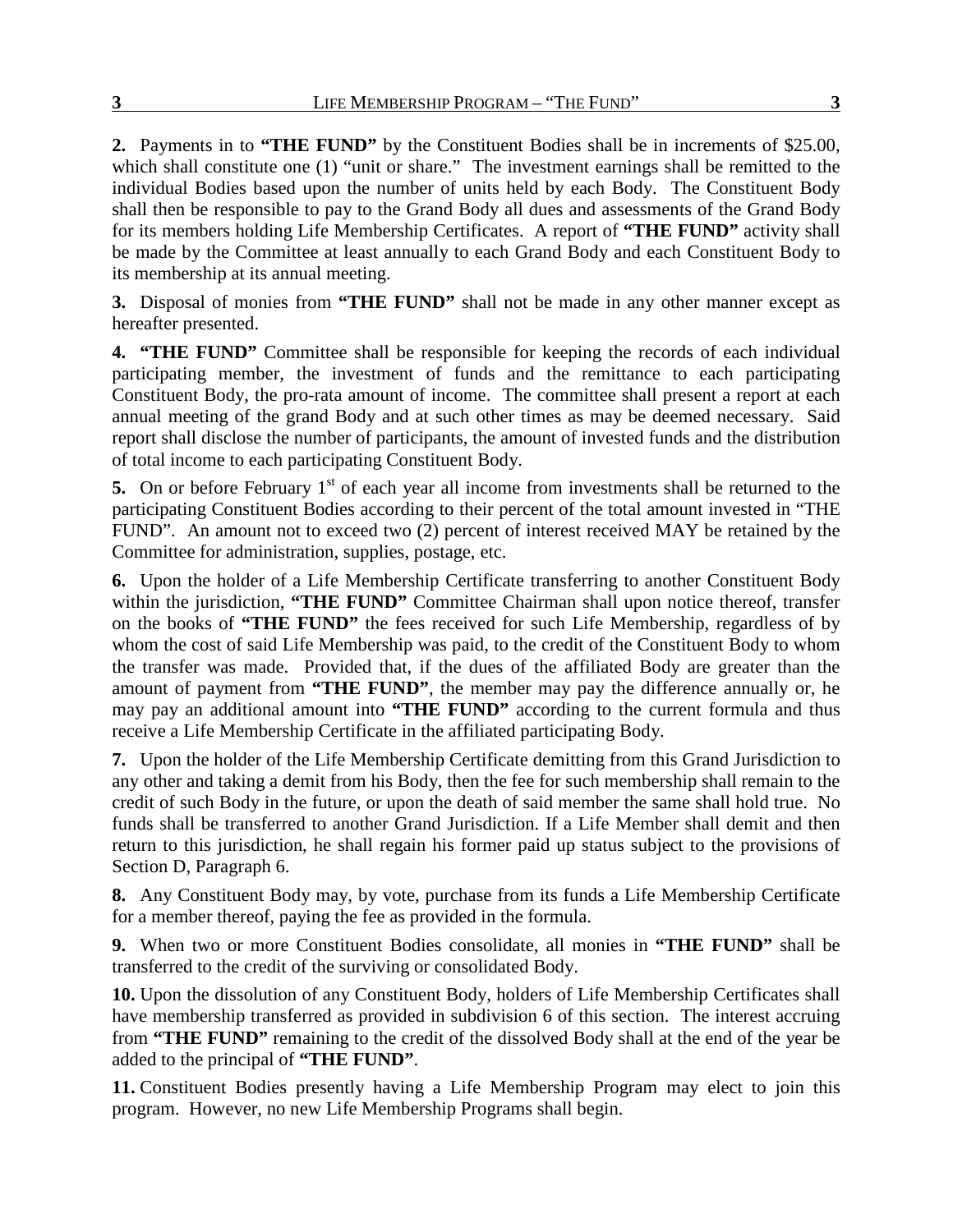**12.** Holders of Life Memberships are subject to all the laws, rules and regulations of the Grand Lodge of South Carolina, A.F.M., the Grand Body and the By-Laws of the Constituent Body and loss of membership by suspension, expulsion or exclusion shall automatically abrogate his Life Membership and any claim to any portion of any fees paid for such Life Membership; but, the Constituent Body of which he was last a member shall continue to receive the income from such funds.

**13.** No refunds shall be made to any participating member for any reason, except for special contributions provided for in Section E and then only in the manner provided in said section.

**14.** In the event of the dissolution of The York Rite Life Membership Fund, also referred to as **"THE FUND"**, any monies remaining in **"THE FUND"** shall be returned to the constituent bodies that purchased or owned the units (or shares) at the time of dissolution, prorated on the value at the sale of the securities. **(AMENDED 2002)**

# **SECTION E – SPECIAL CONTRIBUTIONS**

**1.** Special contributions may be made to **"THE FUND"** by individual members or Constituent Bodies above and beyond the amount necessary for the purchase of a Life Membership Certificate in order to create a greater amount of income during the start of the program. Special contributions will be accepted by the committee only in increments of \$100.00.

**2.** Said contributions, plus interest earned, shall be returned to the contributor on request with approval of fund committee.

# **SECTION F – AMENDMENTS**

These regulations may be amended in the same manner and by the same process as outlined in the regular By-Laws of the Grand Body with the approval of the other Grand Bodies.

## **Adopted in all three Grand Bodies, March 13-14, 1988**

**Amendments Adopted in all three Grand Bodies, March 14-15, 1999; March 11-12, 2002 and March 14-15, 2011**

**A. Glenn Greene III (**35, 38, **8)**, *Chairman* **G. Kent Elkins** (**22**, 10, 4), *Secretary* **William R. Logan (**37, **21**, 5**) Floyd Goff** (**4**, 25, 12) **Phillip Russell (**1, **1**, 1**) Albert J. Wyatt** (**15**, 8, 15) **H. Ted Burgess** (4, 11, **7**) **J. Gordon Cartrette (**35, **38**, 8**) Johnnie T. Morris** (5, 5 **2**)

**Johnnie T. Morris**

**Grand Secretary/Recorder**